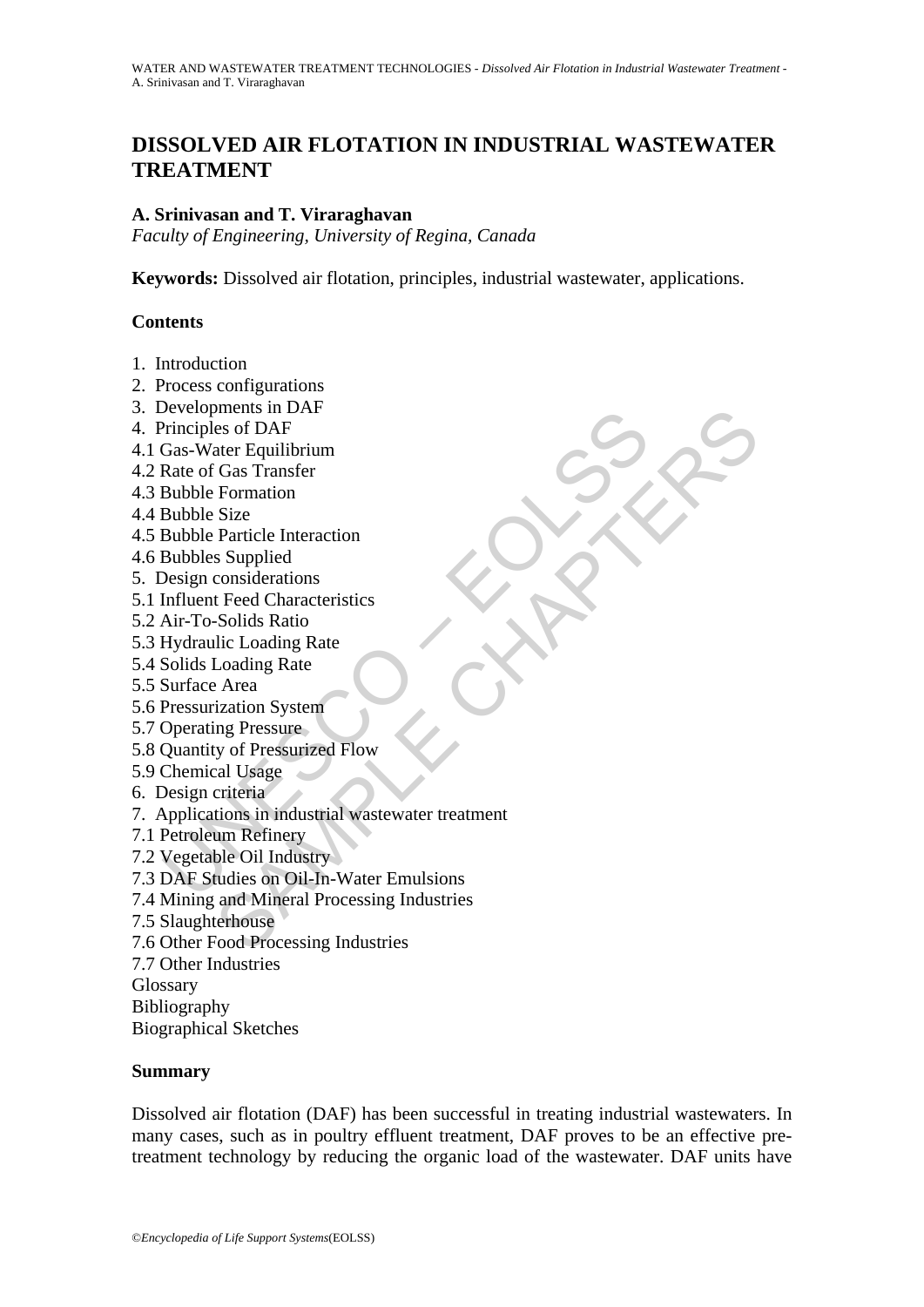been widely in use in treating refinery and mining industry effluents. In both the cases DAF combined with chemical flocculation has proven to be very effective in removing particles from the effluents.

Thus, DAF should not be considered as a separate process, but integrated into design and operation of the overall treatment system. Recent technological advances in DAF include DAFRapide, AquaDAF and high rate DAF. DAF is considered as one of the most powerful tools to remove light and difficult-to-treat colloidal suspensions, precipitates or fine dispersions.

# **1. Introduction**

Dissolved air flotation (DAF) is a process for removing suspended particles from liquid by bringing particles to the surface of the liquid. The influent feed liquid can be raw water, wastewater or liquid sludge. The flotation system consists of four major components: air supply, pressurizing pump, saturator (retention tank), and flotation chamber. According to Henry's law, the solubility of a gas in an aqueous solution increases with increasing pressure.

between the surface of the liquid. The influent feed<br>er, wastewater or liquid sludge. The filomat feed<br>er, wastewater or liquid sludge. The flotation system consis<br>ponents: air supply, pressurizing pump, saturator (retent grap particles to the surface of the liquid. The influent feed liquid can be<br>stewater or liquid sludge. The floation system consists of four m<br>station and float<br>excerding to Henry's law, the solubility of a gas in an aqueo Air is dissolved in the wastewater at high pressure in a saturator, and microbubbles are formed when water is released in the flotation cell at atmospheric pressure. The influent feed stream may be pressurized by means of a pressurizing pump to 172-620 kPa with compressed air added at the pump suction. The pressurized stream is held in a retention tank at this high pressure for about 0.5 to 30 min to allow sufficient time for the air to dissolve into the feed stream.

It is then admitted through a pressure reducing valve to the flotation chamber. The sudden reduction in pressure in the flotation chamber results in the release of microbubbles. The microbubbles become attached to suspended or colloidal particles in the process water increasing their buoyancy and allowing them to rise to the surface to form a floted layer.

The vertical rise rate of air bubbles range from 0.152 to 0.061 m/min. Flight scrapers or other skimming devices continuously remove the float material. The effluent from DAF is drawn from the bottom of the flotation chamber for reuse or discharge (Figures 1-3).



Figure 1. Full flow dissolved air flotation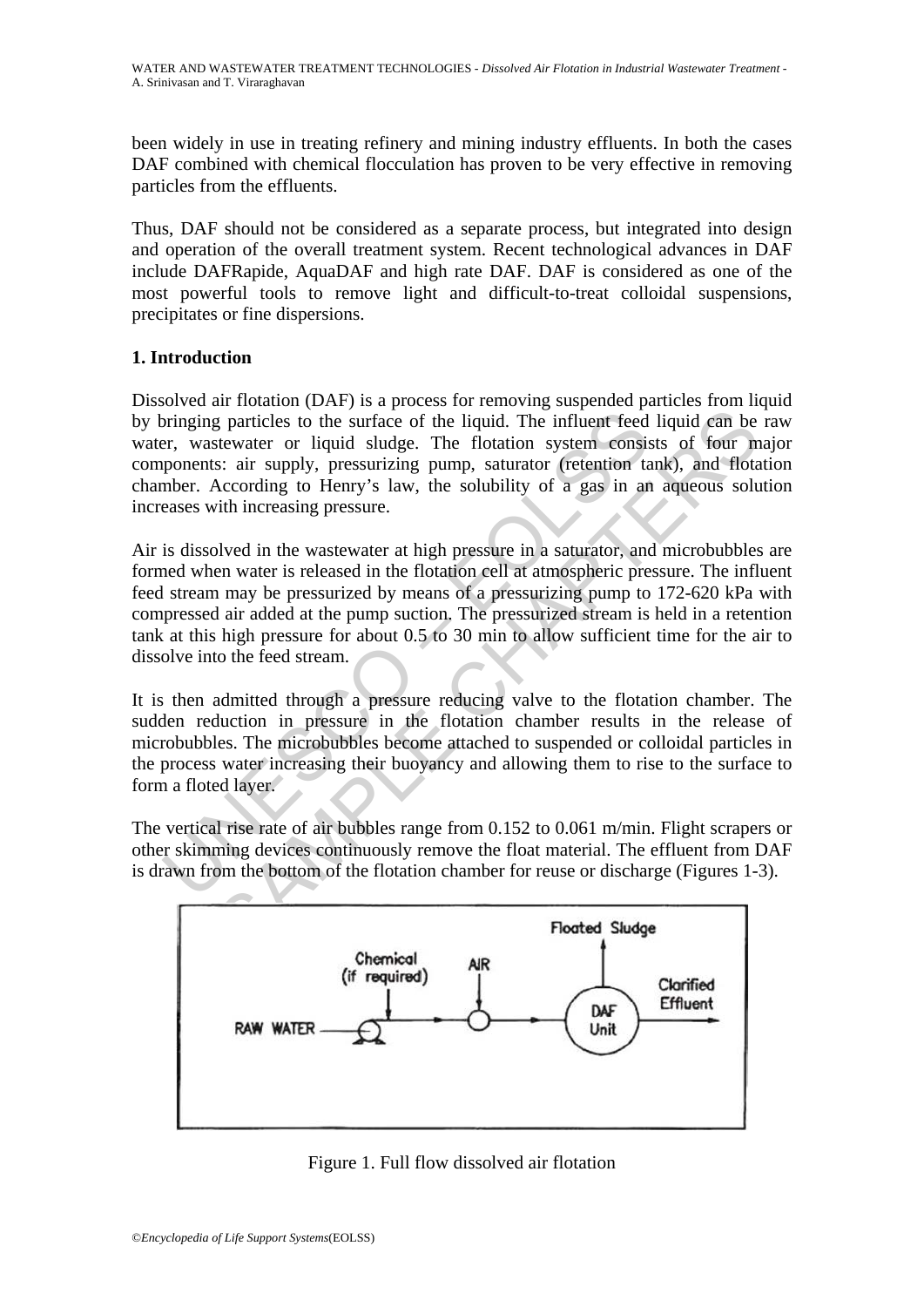WATER AND WASTEWATER TREATMENT TECHNOLOGIES - *Dissolved Air Flotation in Industrial Wastewater Treatment* - A. Srinivasan and T. Viraraghavan







Figure 3. Recycle flow dissolved air flotation

#### **2. Process Configurations**

Three operating configurations are available for DAF systems. These are as follows:

- Full-flow pressure flotation, where the entire influent stream is pressurized and then released in the flotation tank where the bubbles are formed (Figure 1). This is commonly used for feed streams with suspended solids exceeding 800 mg/L, which do not need flocculation but require large volumes of air bubbles.
- Partial flow pressure flotation without recycle system, where part of the influent stream (about 30-50%) is pressurized and directly introduced to the flotation tank (Figure 2). The remaining portion of influent stream is fed by gravity or low-pressure pump to flotation chamber. This is employed in applications where suspended particles are at a low concentration and thus have a low air requirement.
- Recycle-flow pressure flotation, where a portion of treated wastewater (about 15-50%) is pressurized and recycled to the flotation tank (Figure 3). This is generally employed where coagulation and flocculation are part of the treatment system. This alternative is most common in wastewater treatment including oil removal.

# **3. Developments in DAF**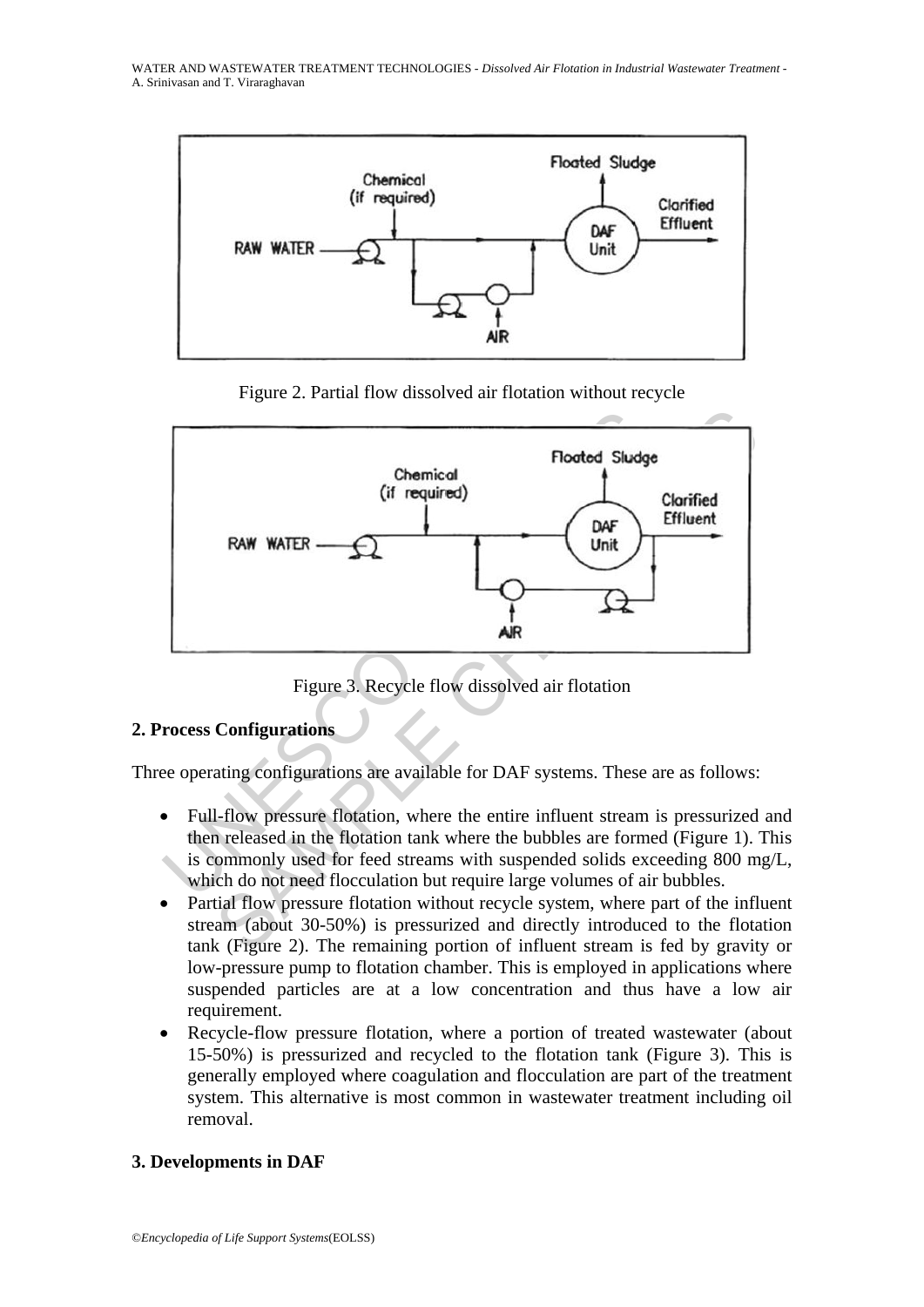The first generation DAF systems used in the treatment industry were tanks in which the flotation phenomenon occurred. The flow rate of water was approximately 2-3 m/h (not higher than 5 m/h). The second generation of DAF was introduced in the 1960s and these units are widely in use today. The designs of these plants were typical of early DAF plants, with surface loading rate below 5-7 m/h and flocculation times as high as 45 min. An in filter DAF process was developed in late 1960s, wherein flotation occurs directly above the filter. This process is known as dissolved air flotation/filtration (DAFF). The third generation of DAF has been developed at the end of the 1990s. The operational idea is based on that of DAFF. Recent advances include technology such as counter-current dissolved air flotation filtration (CoCoDAFF). CoCoDAFF introduces the recycle flow above the filter media through special high volume flow rate nozzles that are designed to widely disperse the bubbles. Other recent technologies include DAFRapide, which combines reduced flocculation times with flotation loading rates up to 40 m/h and AquaDAF which can achieve surface loading rates up to 40 m/h and high rate DAF.

# **4. Principles of DAF**

The DAF system has four process phases:

- 1. Gas transfer across the air-water interface in a saturator tank;
- 2. Gas precipitation. Air in the dissolved state 'precipitates' to form gas bubbles;
- 3. Transport of gas bubbles to solid particles to achieve 'contact' and then 'attachment'; and
- 4. Flotation of the bubble-particle agglomerate in a flotation chamber.

# **4.1 Gas-Water Equilibrium**

0 m/h and AquaDAF which can achieve surface loading rates up<br>
DAF.<br>
Trinciples of DAF<br>
DAF system has four process phases:<br>
1. Gas transfer across the air-water interface in a saturator tank;<br>
2. Gas precipitation. Air in and AquaDAF which can achieve surface loading rates up to 40 m/h and<br> **Example 5** of **DAF**<br>
Stamsfer across the air-water interface in a saturator tank;<br>
stamsfer across the air-water interface in a saturator tank;<br>
speci The gas-phase-aqueous-phase equilibrium is given by Henry's law. Henry's law states that the aqueous concentration of dissolved gas of a species is proportional to the partial pressure of that species in the gas phase. It is given by the equation:

$$
C_A = H \cdot x_A \cdot P_T \tag{1}
$$

where  $C_A$  = Concentration of dissolved gas A in aqueous solution (kg/m<sup>3</sup>)

 $H =$  Henry's constant (kg/m<sup>3</sup>/kPa)

 $x_A$  = mole fraction of gas A in gas phase  $P_T$  = Total pressure of all gases (kPa)

The dissolved gas concentration leaving the saturator is always less than the equilibrium level as stated by Henry's law. The rates of these two values is the efficiency factor, f. Thus the modified form of Henry's law for a saturator becomes,

$$
C_A = f.H.x_A.P_T \tag{2}
$$

where  $f =$  ratio of gas concentration leaving saturator to gas concentration predicted by Henry's law. For packed saturator,  $f \sim 0.9$  and for unpacked saturators,  $f \sim 0.6$ -0.7.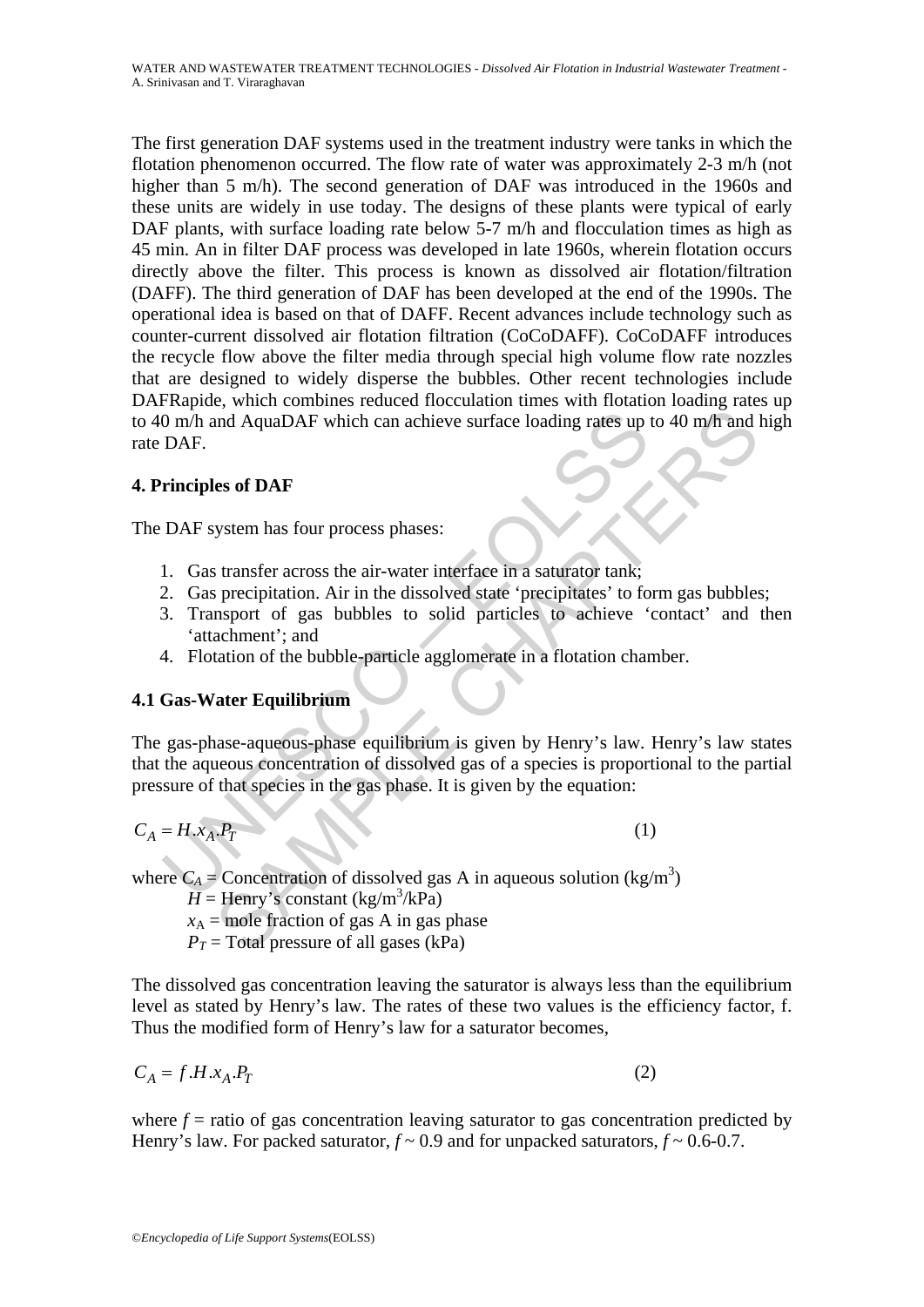# **4.2 Rate of Gas Transfer**

The rate of gas transfer across an interphase from gas phase to dissolved phase is proportional to the saturation deficit.

$$
\left[\frac{dC}{dt}\right]_r = K_L a (C_S - C) \tag{3}
$$

Where *r dC dt*  $\left[ \frac{dC}{dt} \right]_r$  = rate of change of dissolved gas concentration (kg/m<sup>3</sup>/s)

 $t =$  time elapsed (s)

 $K<sub>L</sub>a$  = mass transfer coefficient (sec<sup>-1</sup>)

 $C_S$  = saturation concentration (kg/m<sup>3</sup>)

 $C =$  concentration of gas in aqueous phase at time t (kg/m<sup>3</sup>)

Mass transfer coefficient  $K<sub>L</sub>a = (D/\delta)$  (A(air-water interphase)/V(saturator))

Where D = diffusion constant for dissolved gas in water  $(m^2/s)$ 

 $\delta$  = film thickness (m)

A (air-water interphase) = air-water interfacial area in saturator packing  $(m^2)$ 

V (saturator) = volume of saturator packing  $(m<sup>3</sup>)$ 

Example and the saturation concentration (kg/m<sup>3</sup>)<br>
concentration of gas in aqueous phase at time t (kg/m<sup>3</sup>)<br>
stransfer coefficient  $K_L a = (D/\delta)$  (A(air-water interphase)/V(satur<br>
ere D = diffusion constant for dissolved g Solution concentration (kg/m<sup>3</sup>)<br>
Stration concentration (kg/m<sup>3</sup>)<br>
Itration of gas in aqueous phase at time t (kg/m<sup>3</sup>)<br>
(fer coefficient  $K_L a = (D/\delta) (A(air-water interphase)/V(saturatedor))$ <br>
diffusion constant for dissolved gas in water (m<sup>2</sup>/s)<br> From these equations it is clear that the rate of gas transfer within the saturator is proportional to the saturator pressure and interfacial surface area created per unit volume of saturator.

- -

-

# TO ACCESS ALL THE **18 PAGES** OF THIS CHAPTER,

Visit: http://www.eolss.net/Eolss-sampleAllChapter.aspx

#### **Bibliography**

API (American Petroleum Institute) (1969). "Manual on disposal of refinery wastes." American Petroleum Institute, Washington, DC. [An API manual on disposal of refinery wastes specifically for wastewater containing oil which gives detailed process design for API oil-water separator].

Edzwald, J. (1995) "Principles and applications of dissolved air flotation." *Water Science and Technology,* 31(3-4), 1-23. [An article that provides detailed discussion of the principles of DAF and summaries of design and operating parameters for several countries].

Krofta, M., Guss, D., and Wang, L. (1987). "Development of low-cost flotation technology and systems for wastewater treatment." *Proceedings of the 42nd Industrial Waste Conference,* Purdue University, West Lafayette, Indiana, May 12-14. [A paper reporting the feasibility and advantages of various pilot scale and full scale treatment plants, involving the addition of new DAF units to an already existing treatment scheme].